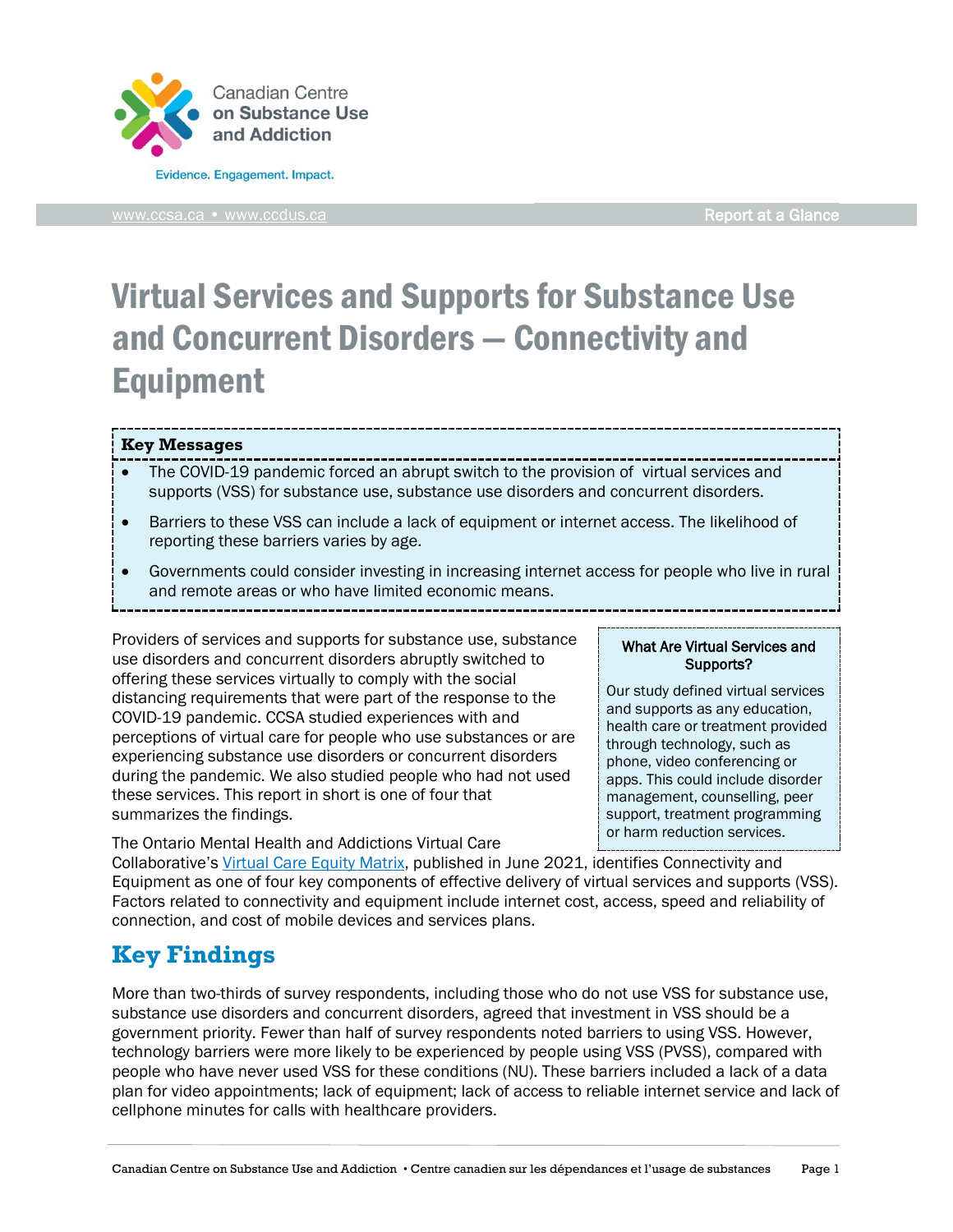



Figure 1: Percentage of respondents who reported barriers to VSS

# **Subpopulations**

Among those who were using VSS:

- Those ages 35 to 53 years were more likely than any other age group to cite lack of a data plan for video appointments as a barrier.
- Adults aged 55 and older were less likely than others to agree that a lack of access to reliable internet service and equipment posed barriers.

Figure 2: Barriers reported by PVSS respondents by age group



*Note*. A indicates significant difference between 18–34 and 35–54 at *p* < .05. B indicates significant difference between 18–34 and 55 and older at *p* < .05. C indicates significant difference between 35–54 and 55 and older at *p* <.05.

Among both PVSS and NU, men were more likely than women to report a lack of cellphone minutes for calls with healthcare providers as a barrier.

Among NU, older adults were most likely to report a lack of cellphone minutes as a barrier. Conversely, among PVSS, those aged 55 years and older were the least likely to do so.

*Note.* \*indicates significant differences between groups at *p* < .05.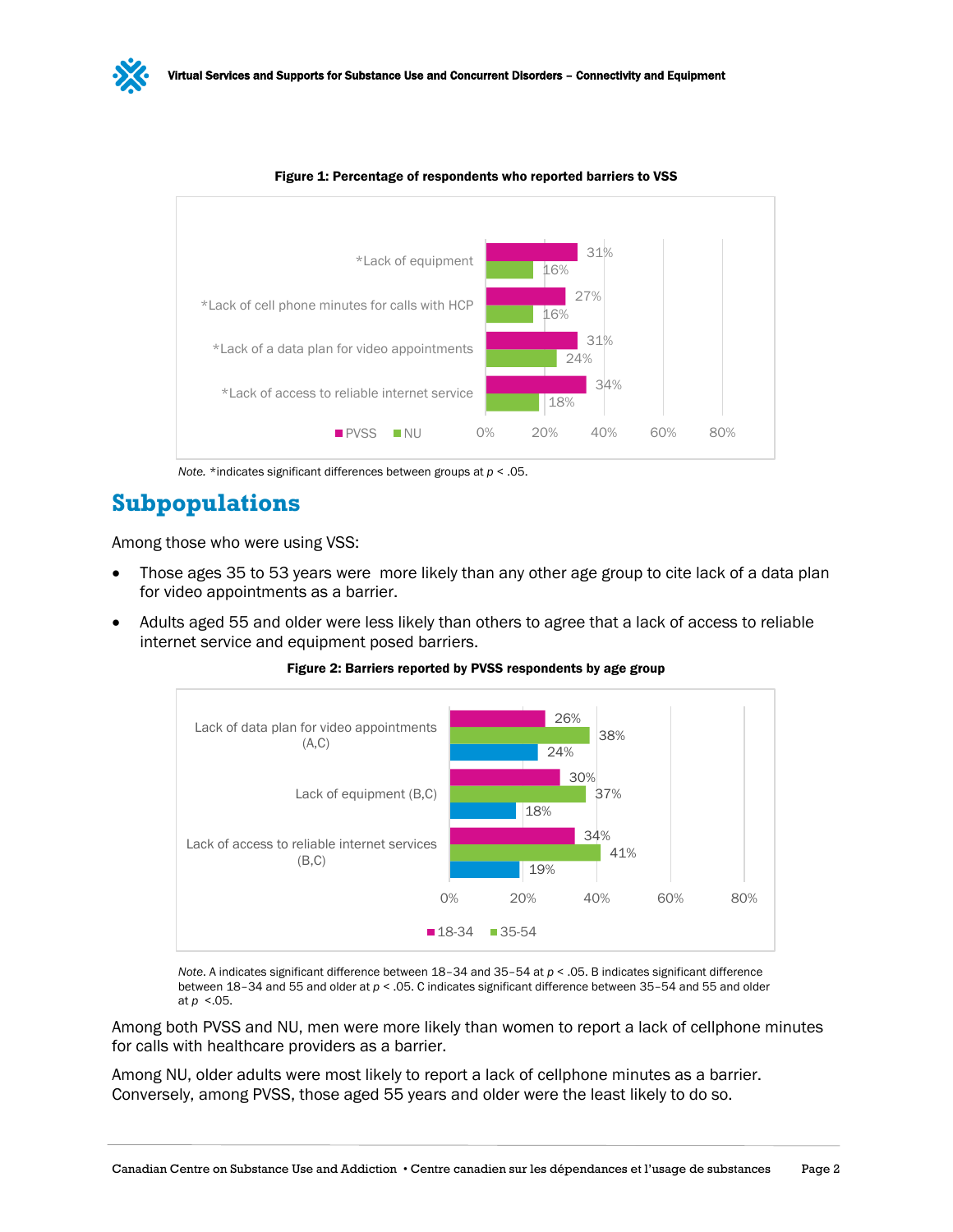

Figure 3: Percentage of respondents who agreed that lack of cell phone minutes posed a barrier

*Note.* \* Indicates significant differences between groups at *p* < .05.

Providers noted barriers to the internet and technology for some clients. Specifically, priority populations such as those at greater risk of homelessness, poverty and problematic substance use were less likely to have the ability to engage in virtual care due to limited or no access to equipment, internet services or data plans.

### **Calls to Action**

Our research findings will inform the development of future VSS to address a potential increase in demand and to improve the experiences of both clients and practitioners. There is a digital divide in Canada, where there are people who do not have access to VSS due to a lack of equipment or internet access.

Governments should consider:

- Greater investment and focused, targeted programs to increase broadband internet access, both in rural areas and for people who have limited economic means. This can include increasing availability of public access points for safe, private and secure internet access, especially in rural areas and for marginalized populations.
- Ensuring that the most vulnerable populations have access to equipment and data. This could take the form of a benefit program to fund internet access, a loan or distribution program using refurbished equipment.